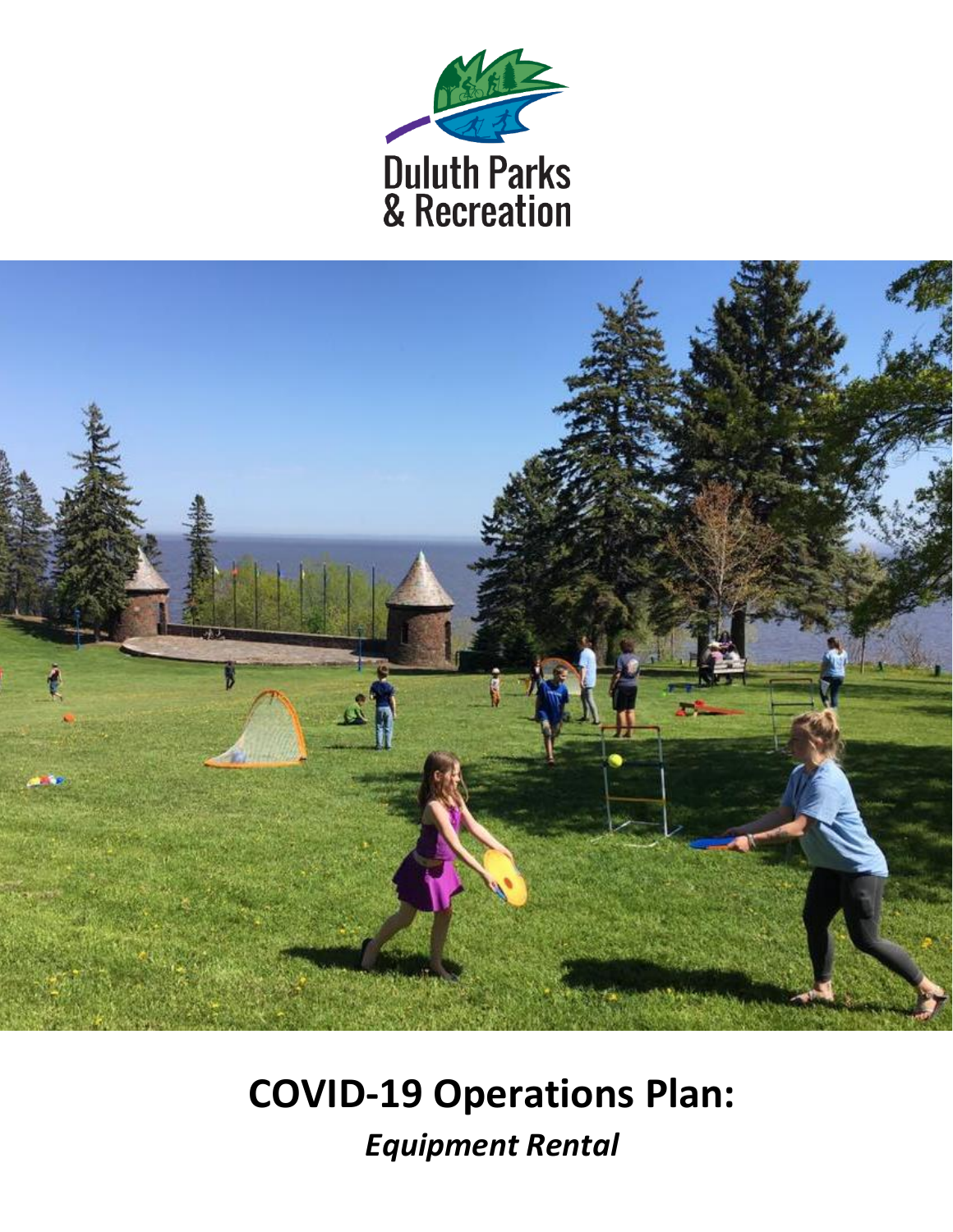

## **Duluth Parks & Recreation** *COVID-19 Operations Plan: Equipment Rental*

*Duluth Parks & Recreation strives to promote the health and well-being of our community, environment and economy by facilitating recreational opportunities and coordinating the enhancement of our parks, facilities and natural resources now and into the future.*

In order to provide recreation opportunities in safe way in adherence of guidelines put forth by the Minnesota Department of Health (MDH), the Centers for Disease Control and Prevention (CDC), the Minnesota Department of Natural Resources (MNDNR), and the City of Duluth Administration, Duluth Parks & Recreation has developed a series of policies to guide program implementation.

The following operations plan applies to the rental of recreation equipment by community members.

The policies outlined in this document include:

- Program overview
- Equipment reservation and rental details
- Health and safety processes
- Equipment-specific details

More information about the City of Duluth's COVID-19 Preparedness Plan as well as other COVID information and resources can be found at:

- https://duluthmn.gov/covid19/
- https://www.cdc.gov/coronavirus/2019-nCoV/
- https://www.health.state.mn.us/diseases/coronavirus/

### **Overview**

We are committed to providing the Duluth community with a variety of recreational and educational outdoor experiences this summer. In order to do so, we will be aligning our program policies with recommendations from Federal, State, and Local levels in terms of important social interaction safety precautions due to COVID-19.

The Equipment Rental program will allow community members to rent Parks & Recreation equipment including sports equipment, yard games, and outdoor equipment.

Parks staff will maintain records of equipment cleaning logs and facilitate contactless pick-up and drop-off for rentals. Staff will don gloves and facemasks when sanitizing equipment and when delivering equipment to pick-up area.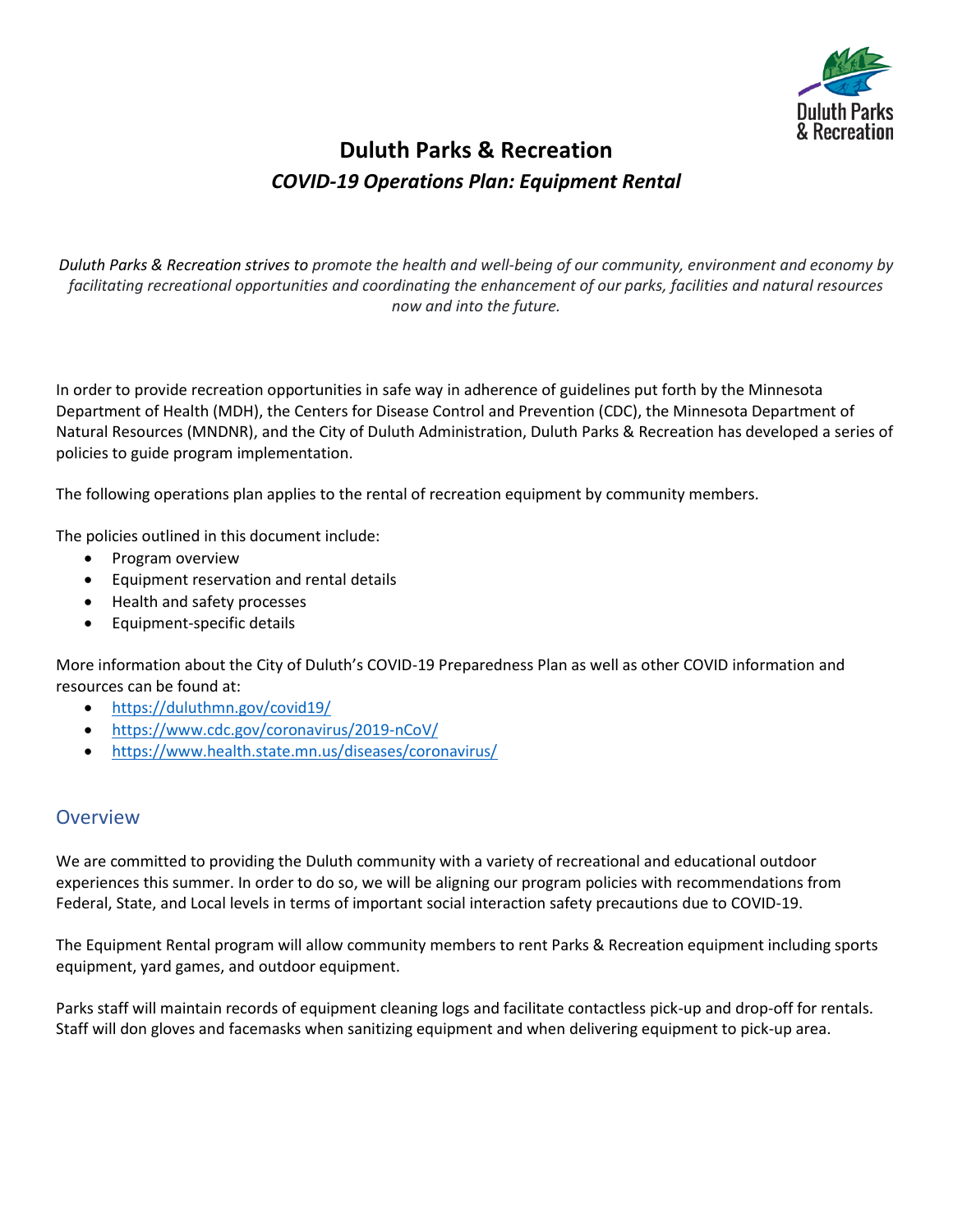## Equipment Reservation and Rental

#### Online Reservation

To reserve equipment, users should follow these steps:

- 1. Register and pay for equipment online at duluthmn.gov/parks/register
- 2. During registration, user selects a time block to pick up equipment between 9 a.m.-12 p.m. on Friday
- 3. During registration, user selects a time block to return equipment between 2-5 p.m. on Monday
- 4. Please make reservations by end of day Thursday rentals run Friday to Monday

#### Pick Up

When picking up equipment on Friday, users should follow these steps:

- 1. Communicate ahead of time to establish a pick up and drop off location
- 2. Call Parks staff at 218-310-9929 to let them know you have arrived
- 3. Parks staff will bring sanitized equipment next to your vehicle while wearing mask and gloves
- 4. Please double check that the items are correct before departing

#### Drop Off

When returning items on Monday, users should follow these steps:

- 1. Arrive at pre-established location
- 2. Call Parks staff at 218-310-9929 to let them know you have arrived
- 3. Place equipment on curb or next to car
- 4. Please wait for Parks staff to retrieve equipment before leaving

#### Communication

If you need to make adjustments to your reservation or change your scheduled pick up/drop off time, please contact Parks staff at 218-310-9929 or email parks@duluthmn.gov

#### Equipment Damage/Replacement Fee

If an item is lost or returned in non-working order, user will be charged a \$50 damage/replacement fee

## Health and Safety Processes

#### Cleaning and Disinfection

A variety of products may be used to sanitize and disinfect equipment, including Alpha HP, Oxivir, 10% bleach solution, 70+% isopropyl alcohol, hydrogen peroxide, soap and water, Cavicide, Clorox (or generic) disinfecting wipes, or any other product that is either on the EPA COVID-19 disinfection list, or that is EPA or FDA approved and claims to kill the COVID-19 virus.

Staff are trained on proper use of these chemicals and will wear proper personal protective equipment when cleaning. All sanitization and disinfection of equipment, storage spaces, and staging areas (tables, vehicles, etc) will be recorded by staff in a cleaning log.

Equipment will be sanitized after each program. Per MNDNR recommendations, 'soft goods' or fabric-based equipment will be not be used for 72 hours after a program to minimize the risk of coronavirus transmission.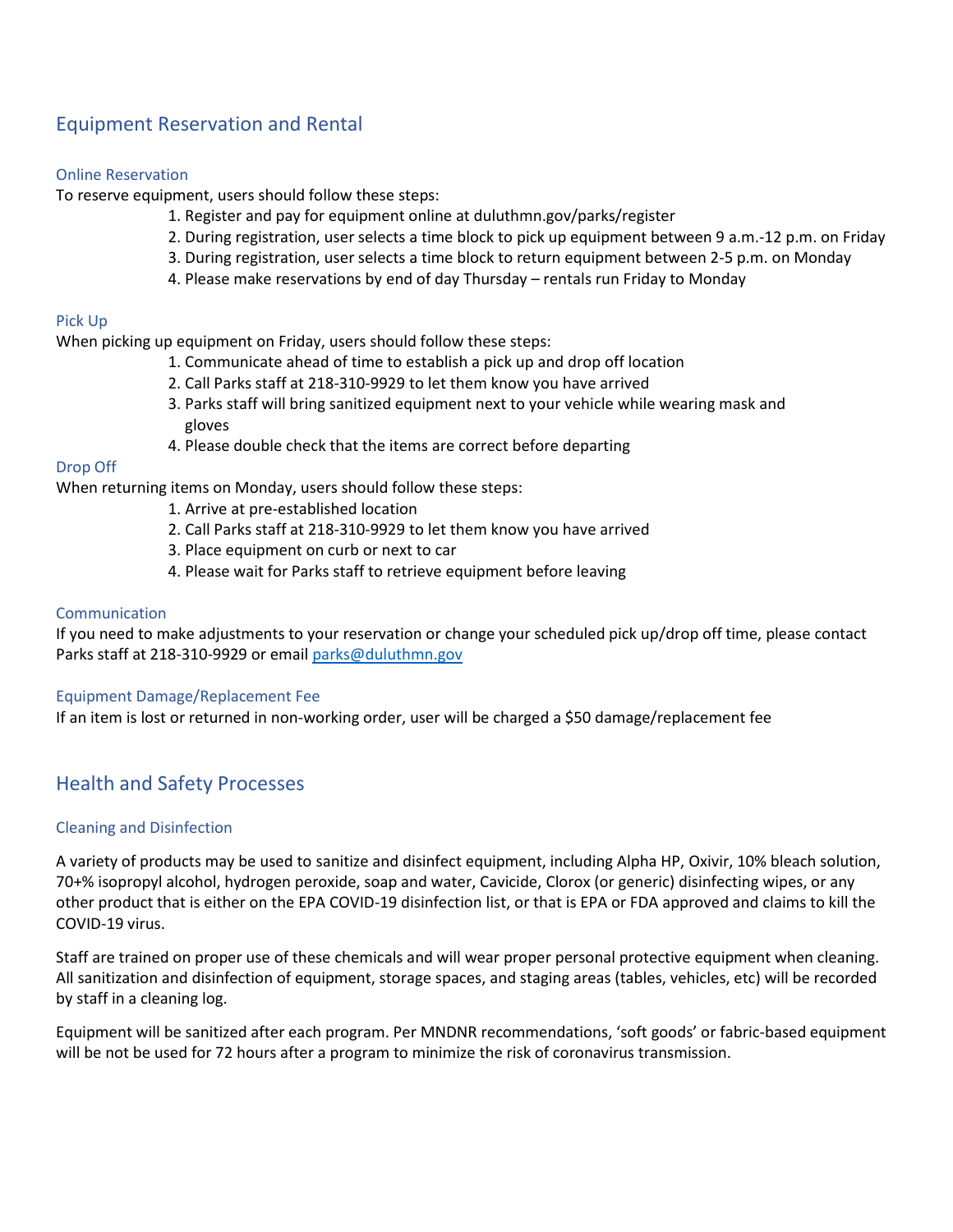#### Cleaning Logs

Staff will implement the following methods to track and record equipment cleaning:

- All equipment will be sanitized before pick-up by user and again upon return to Bayfront Family Center
	- a. When cleaning equipment, staff will wear a mask and gloves
	- b. Upon return, equipment will be sanitized before returning to shelves; both equipment and 'return bin' will be sanitized
	- Each time a cleaning is done, staff will complete a log with the following information
		- a. Day/time
		- b. Equipment cleaned
		- c. Cleaning agent used
		- d. Whether equipment is going 'out' or coming 'in'
		- e. Acknowledgement of wearing mask and gloves
		- f. Signature of staff

#### Employee Policies

Employees are screened daily at the start of their work day with health screening questions. On days where employees are entering a City building or interfacing with the public at a program or event, they are also required to have their temperature taken.

For detailed information on Employee Policies in regards to COVID-19, please see pages 3-5 of the City of Duluth's COVID-19 Preparedness Plan here: www.duluthmn.gov/media/9884/covid-19-preparedness-plan.pdf

## Equipment-specific Cleaning Details

- 'Soft' materials (cloth, fabric)
	- a. Per MNDNR recommendations, 'soft goods' or fabric-based equipment will be not be used for 72 hours after a program to minimize the risk of coronavirus transmission
	- b. Equipment that falls under this category (bean bag toss bags, trekking poles) will be rotated out of use for at least 72 hours after each use